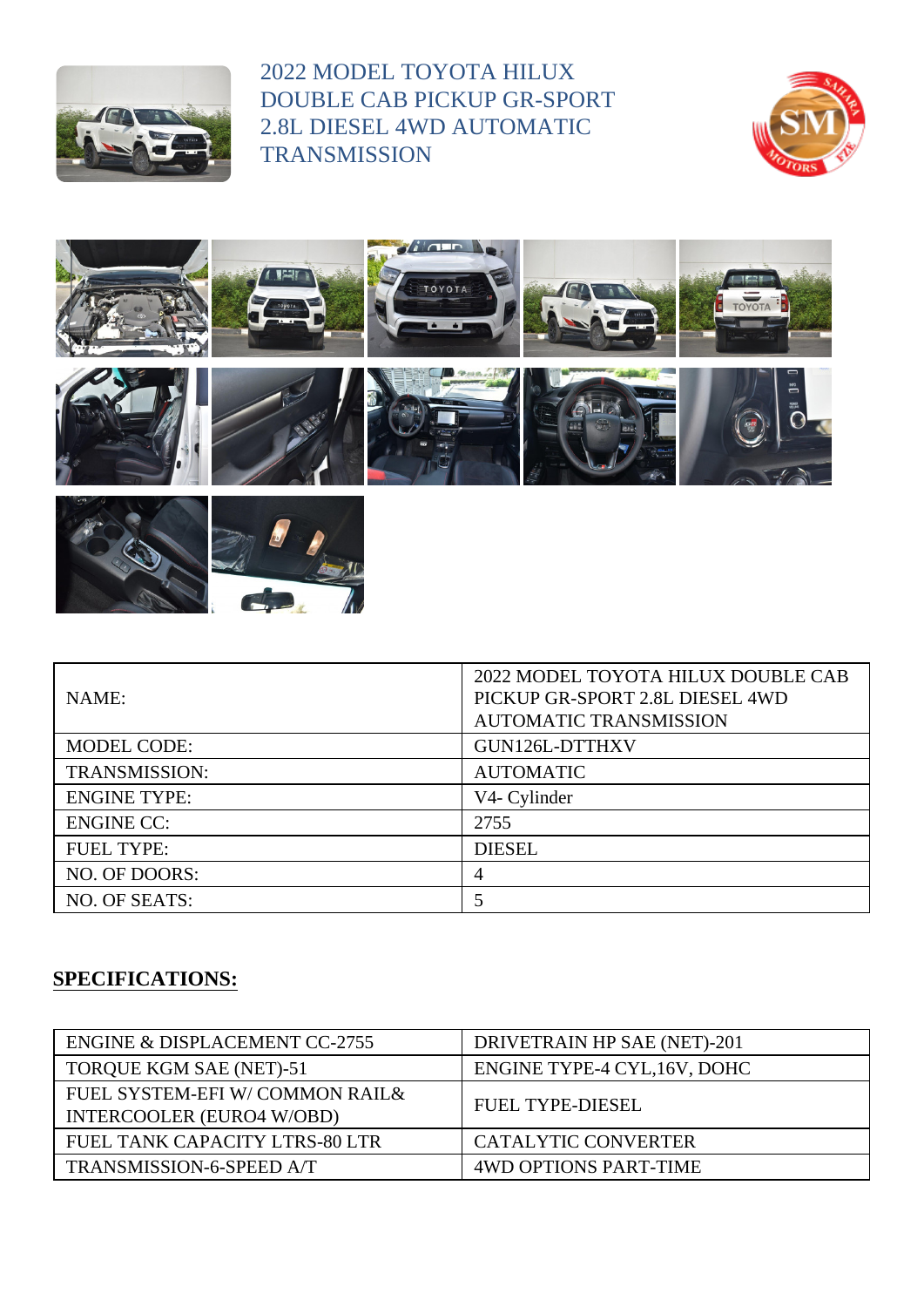| DIFF. OPTION-REAR DIFF LOCK W/ AUTO<br>DISCONNECT DIFFERENTIAL(ADD)                          | TIRE SIZE-265 / 60 R18 ALL TERRAIN < GR-<br>SPORT>                                                  |
|----------------------------------------------------------------------------------------------|-----------------------------------------------------------------------------------------------------|
| WHEEL CAP-ALLOY W/ALLOY SPARE TIRE                                                           | STEERING-POWER/TILT WITH/WITH &<br><b>TELESCOPIC</b>                                                |
| <b>BRAKE FRONT/REAR-V.DISC/DRUM</b>                                                          | SUSPENSION-FRONT/REAR MONOTUBE GR-<br><b>S SUSPENSION</b>                                           |
| $SAFETY-ABS + EBD + BA + VSC$                                                                | AIR BAGS- $D + P +$ KNEE (DRIVER)                                                                   |
| HILL ASSIST CONTROL + TRAILER SWAY                                                           | BUMPER-FRONT & REAR-COLOUR KEYED                                                                    |
| <b>CONTROL WITH</b>                                                                          | /STEEL STEP PAINTED <gr-sport></gr-sport>                                                           |
| <b>DOOR HANDLES-COLOURED</b>                                                                 | HIGH MOUNT STOP LAMP LED                                                                            |
| <b>OUTER MIRROR COLOUR KEYED BLACK</b><br>WITH TURN SIGNAL + WELCOME LIGHT +<br><b>POWER</b> | <b>SIDE STEP</b>                                                                                    |
| SIDE STRIPE - WITH GR-SPORT DESIGN (OE)                                                      | WINDSHIELD GLASS-GREEN LAMINATED<br>W/TOP SHADE (IR CUT)                                            |
| CONSOLE BOX-CONSOLE BOX WITH SOFT                                                            | FRONT SEAT-FR. SEAT BELT-3PELRX2 W/PT                                                               |
| <b>LID</b>                                                                                   | $&$ FL                                                                                              |
| <b>VERTICAL SEAT ADJUSTER-W/ DRIVER</b>                                                      | REAR SEAT BELT-3PELRX2 + 2PNRX1                                                                     |
| HEAD REST-WITH (3 NO.)                                                                       | <b>CENTRE ARMREST-W/CUP HOLDER</b>                                                                  |
| DIGITAL CLOCK-WITH                                                                           | <b>INNER REAR VIEW MIRROR-DAY/NIGHT</b>                                                             |
| SEAT MATERIAL-GR-S SUEDE + LEATHER                                                           | <b>SEATING CAPACITY-5</b>                                                                           |
| SUN VISOR-DRIVER (W/HOLDER) +<br>PASSENGER (W/MIRROR & LID)                                  | <b>TACHOMETER-WITH</b>                                                                              |
| AC/HEATER-WITH (AUTO) + REAR DUCT /<br><b>WITH</b>                                           | <b>ANTENNA-SHARK FIN</b>                                                                            |
| AUDIO-8" NAVIGATION, USB, BT, 6 SPKR                                                         | KEYLESS ENTRY-SMART + PUSH START                                                                    |
| METER ILLUMINATION CONTROL                                                                   | POWER DOOR LOCK                                                                                     |
| POWER WINDOW                                                                                 | RADIO-AM/FM                                                                                         |
| WIPER FRONT-ADJ. INTERMITTENT: MIST                                                          | LIGHT CONTROL SYSTEM-W/FOLLOW ME<br><b>HOME</b>                                                     |
| ANTI-THEFT IMMOBILISER-WITH                                                                  | BACK VIEW CAMERA-WITH (OE) + PVM                                                                    |
| BEDLINER-WITH <gr-sport></gr-sport>                                                          | <b>COOL GLOVE BOX</b>                                                                               |
| <b>CRUISE CONTROL</b>                                                                        | DOOR COURTESY LAMP WITH REFLECTOR                                                                   |
| <b>ECO/POWER MODE</b>                                                                        | FLOOR MAT (OE)                                                                                      |
| FRONT FOG LAMP-WITH(LED) <gr-sport></gr-sport>                                               | HEADLAMP-LED W/ AUTO LEVELLING                                                                      |
| MUFFLER CUTTER (OE)- WITH                                                                    | MULTI INFO DISPLAY-W/TFT TYPE                                                                       |
| RADIATOR GRILLE-GREY PAINTED                                                                 | <b>REAR FOG LAMP</b>                                                                                |
| <b>REAR WINDOW SLIDE TYPE</b>                                                                | <b>SAFETY KIT</b>                                                                                   |
| <b>SHIFT LEVER KNOB-W/LEATHER</b>                                                            | STEERING WHEEL-GR-S SOFT LEATHER W/<br><b>SWITCHES</b>                                              |
| <b>TAILGATE LIFT ASSIST</b>                                                                  | GR-SPORT-DECKBAR, BEDLINER, TAILGATE<br>LIFT ASSIST, GRILLE - PAINTED, BLACK<br><b>OVERFENDER -</b> |
| WIDE, GRS LOGO, SPORTY SEATS                                                                 | IR CUT GLASS $(FR + SIDE + RR)$                                                                     |
| SENSORS-FR2 + RR4                                                                            | TYRE PRESSURE MONITORING SYSTEM                                                                     |